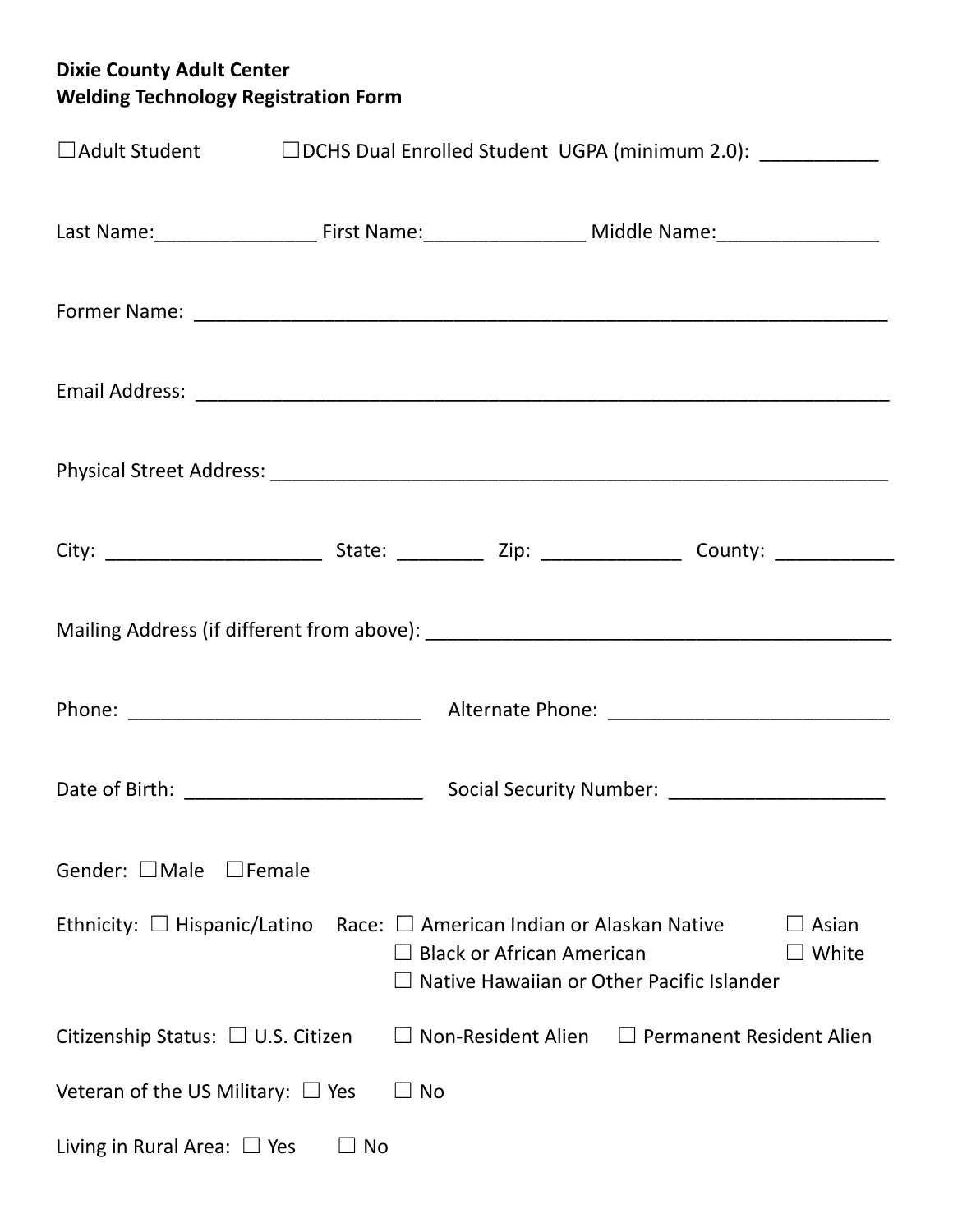### **Highest Level of Schooling:**

- $\Box$  No formal education
- $\Box$  Did not attain high school diploma highest grade completed:
- $\Box$  Student with a disability who earned a certificate of completion with an IEP
- ☐ High School Diploma Year: \_\_\_\_\_\_\_\_\_\_\_\_\_ School: \_\_\_\_\_\_\_\_\_\_\_\_\_\_\_\_\_\_\_\_\_\_\_\_\_\_\_\_\_\_
- $\Box$  GED High School Equivalency
- ☐ Some College
- ☐ Career Certificate
- $\Box$  Associate of Applied Sciences
- $\Box$  Associate of Science
- $\Box$  Associate of Arts
- $\Box$  Bachelor's Degree
- ☐ Beyond Bachelor's Degree

### **Origin of Highest Level of Schooling:**

- $\Box$  US-Based Schooling (in US, US Territory, US school overseas, or a US military school)
- $\Box$  Non US-Based Schooling

### **Residency for Tuition:**

☐ Florida Resident ☐ Non-Florida Resident

## **First Time Student:** ☐ Dual Enrolled Student – First-time in any postsecondary education

- $\Box$  Adult First-time student in any postsecondary education
- $\Box$  Not a first-time student (currently enrolled in postsecondary adult vocational, applied technology diploma, or apprenticeship)

### **Did student participate in Welding Career Pathway (High School)?** ☐ Yes ☐ No

#### **Single Parent:**

- $\Box$  Single Parent, Not Pregnant
- $\Box$  Single Pregnant Woman
- $\Box$  Both Single Parent and Single Pregnant Woman
- $\Box$  None of the above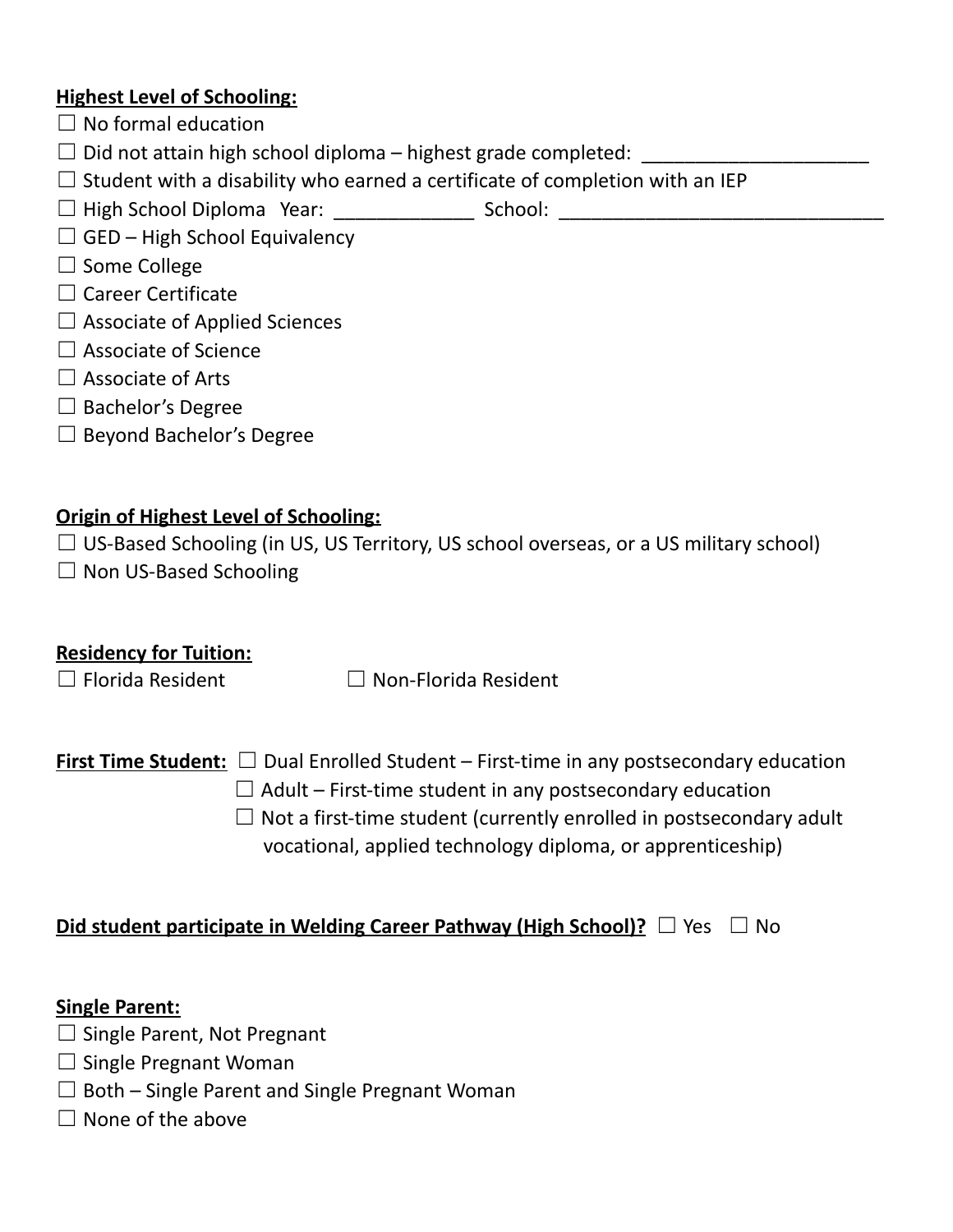### **Basic Skills Exam (completed by Dixie County Adult Center):**

- $(N)$   $\Box$  Student has not yet completed basic skills exam (must complete within six weeks of entering)
- $(P)$   $\Box$  Student completed basic skills exam, but has not demonstrated mastery
- $(Y)$   $\Box$  Student demonstrated mastery on basic skills exam as listed in Rule 6A-10.040 F.A.C
- (W)  $\Box$  Student demonstrated mastery of basic skills per DOE Order 2020-EO-01
- (A)  $\Box$  Exempt student possess college degree (AAS or higher)
- $(B)$   $\Box$  Exempt demonstrated readiness on ACT, SAT, or PERT, Rule 6A-10.0315 F.A.C.

 $(C)$   $\Box$  Exempt – student possesses certification identified on the "Basic Skills and Licensure Exemption List"

(B)  $\Box$  Exempt – Student entered 9<sup>th</sup> grade in a Florida public school in 2003-2004 or later and earned a high school diploma or a student who is serving as an active duty member of the military as defined in Rule 6A-10.0315 F.A.C.

## **Displaced Homemaker (unemployed or underemployed):**

- $\Box$  Participant worked as an adult without pay to care for home and family
- $\Box$  Participant was dependent on public assistance or on the income of a relative but is no longer supported by such income
- $\Box$  Participant is a parent whose youngest child will become ineligible (age 16) to receive assistance within two years
- $\Box$  Participant is dependent spouse of a member of the Armed Forces on active duty and whose family income is significantly reduced because of deployment, a call to order or active duty, a permanent change of station, or service connected death or disability

 $\Box$  None of the above

### **Employment Status:**

- $\Box$  Employed
- $\Box$  Employed, but received a Notice of Termination or Military Separation
- $\Box$  Not Employed currently seeking employment
- $\Box$  Not in Labor Force not eligible for employment

## **Military Status:**

- $\Box$  No Military History
- $\Box$  Active Duty
- $\Box$  Eligible Dependent (spouse/child)
- $\Box$  Active Member of the National Guard
- $\Box$  Active Member of the Reserves
- $\Box$  Veteran (service prior to 9/11/2001)
- $\Box$  Veteran (service on or after 9/11/2001)
- $\Box$  Veteran (service dates unknown)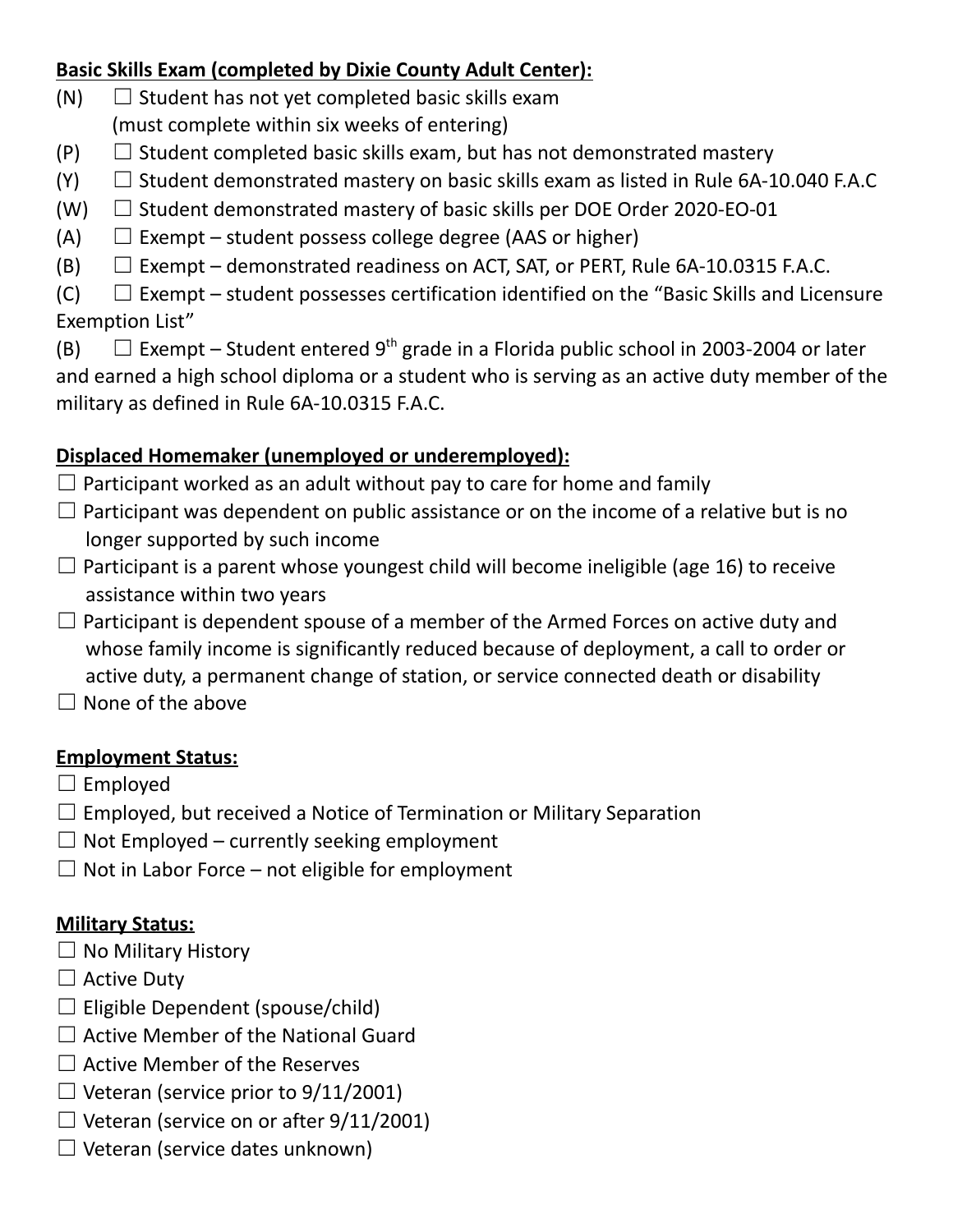#### **Emergency Contact:**

| Name: | Relationship: | Phone: |  |
|-------|---------------|--------|--|
|       |               |        |  |
| Name: | Relationship: | Phone: |  |

#### **Student Affidavit:**

I hereby certify that the information on this application is accurate to the best of my knowledge. The undersigned hereby acknowledge and fully recognize that this document does not constitute a contract and that the sole and exclusive remedy is withdrawal of the student from the program. The undersigned voluntarily and knowingly releases and agrees to save the Dixie County School Board harmless from liability. In contract or tort or otherwise, for any and all injuries arising out of any actions by other students, other individuals, or employees of the School Board, except for certain tortuous acts of the School Board's agent, officers, and employees to the extent and limit provided in section 768.28, Florida Statutes, and the State of Florida's partial waiver of sovereign immunity. This provision is not to be construed as a waiver of any right of defense that the School Board may possess.

|                                                                                  | Date: _____________________ |  |
|----------------------------------------------------------------------------------|-----------------------------|--|
| Print Parent Name (of dual enrolled student): __________________________________ |                             |  |
|                                                                                  | Date: ____________________  |  |
|                                                                                  | Date:                       |  |

\*Attach the following:

- State of Florida Driver's License or State Issued Photo Identification
- Copy of Social Security Card or Birth Certificate
- Proof of Residency (examples: FL Voter Registration, FL Vehicle Registration, Utility Bill, etc.)